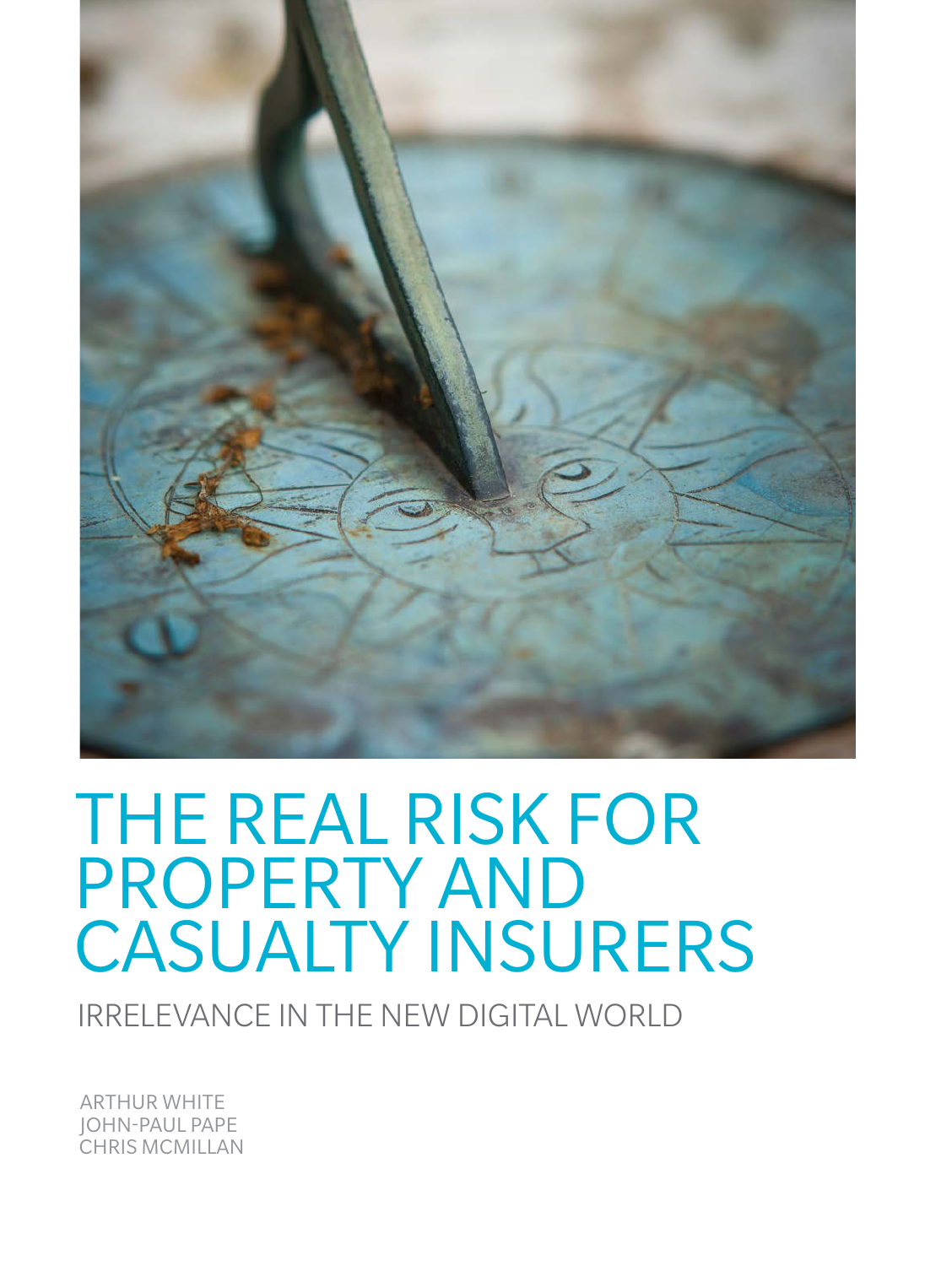vber risk, telematics, "digitalization," and related buzzwords dominate discussions about the future of property and casualty insurance. These are important topics, but they are only the visible manifestation of a deeper and more fundamental threat: namely, that in this new world, today's property and casualty insurers are becoming irrelevant to their customers.

This threat has been created by three profound changes in the insurance market.

## THE TRIPLE THREAT

The first big change is around how *customers* behave – specifically, how they choose to interact with the people, objects, and companies in their lives. This is not merely a question of buying online. Increasingly, many of customers' most valued assets are virtual (their photos, their music); their business and social interactions are mediated digitally – and their physical possessions and surroundings are increasingly connected. This is a world where people's hopes, fears, and risks (and hence their insurance needs) are changing fundamentally.

The second transformational change concerns *information*. Vast floods of information about customers and their true behavior are becoming available. For example, a simple smartphone app can reveal more about how a customer really drives than any motor insurer has ever before known. It will be absolutely vital for insurers to work out how to gain access to these gushers of data, and how to convert them into insight.

The third change is in *competition*. Insurers are now coming face to face with new types of competitors with stronger brands, better customer relationships, more

analytical firepower, and lower costs than the traditional insurer. These competitors are not only the well-known "big beasts" of the digital era, namely the likes of Google, Apple, and Facebook, but also retailers, utility providers, home servicers, and auto manufacturers. For example, the "my first Audi" concept in Germany bundles insurance into a single, low, monthly car rental cost.

## DEVELOPING A COMPETITIVE ADVANTAGE

These developments mean that many of the competitive advantages that insurers have relied on in the past – brand, physical distribution networks, and scale – are losing their value. (See Exhibit 1.) At the same time, new business models are emerging that look very different from those followed by a traditional insurer.

There is, of course, no single recipe for success. But the winners to date seem to share a number of characteristics. They rely heavily on analytics and actively seek out new types of customer data and insight. They use this data to make decisions rapidly, and react quickly to changes in the competitive landscape – for example, updating prices to customers daily, rather than monthly, and updating underlying technical models monthly, not yearly.

They have an entrepreneurial or "trading" mentality, founded on a "test and learn" culture of finding out what works and what doesn't. This is true not only in setting prices and designing the digital customer journey, but also in areas such as lead generation, retention management, and outbound communications.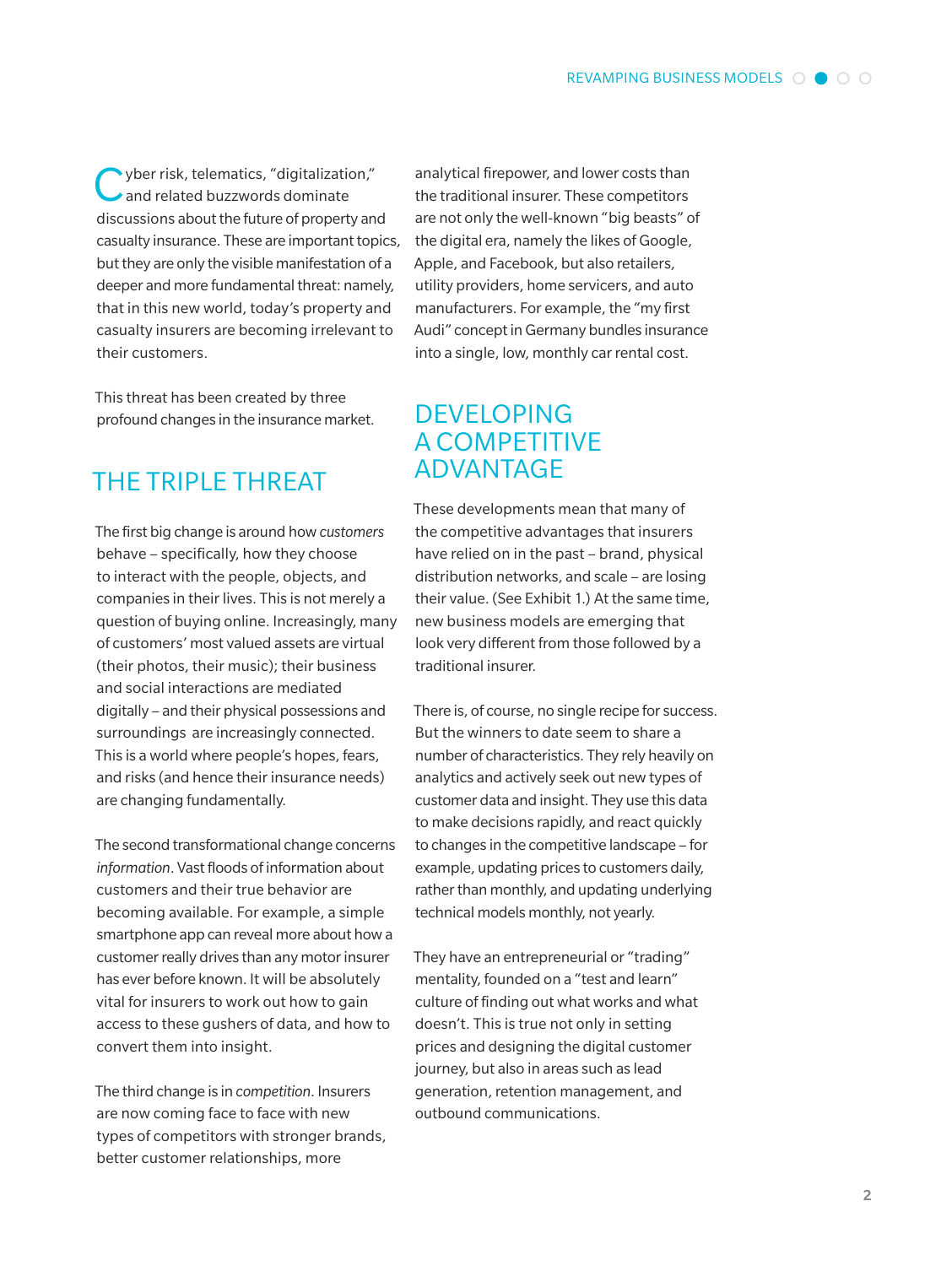#### Exhibit 1: THE CHANGING SOURCES OF STRATEGIC CONTROL ADVANTAGE IN INSURANCE



Source: Oliver Wyman analysis

They also have low operating costs, driven by a different approach to operations. They give primacy to digital interactions, customer self-service, automation, e-trading in underwriting (even in small commercial), and digital claims management.

The most successful new models have been built anew, rather than by cutting back an existing business. The best examples have achieved the operational holy grail of better customer outcomes, more satisfied staff, much lower operating costs, and better loss-ratio outcomes.

## MAKING IT HAPPEN

These new types of business models are a long way away from where most insurers are today. Even if they accept the need for change, many large insurers will find it extraordinarily difficult to achieve it. They must struggle against legacy IT systems, resistance to change among staff, and skepticism created by the failure of previous cost-cutting initiatives.

The skills needed may require newtalent, often from outside the insurance industry – which poses the challenge of how to attract and retain the type of